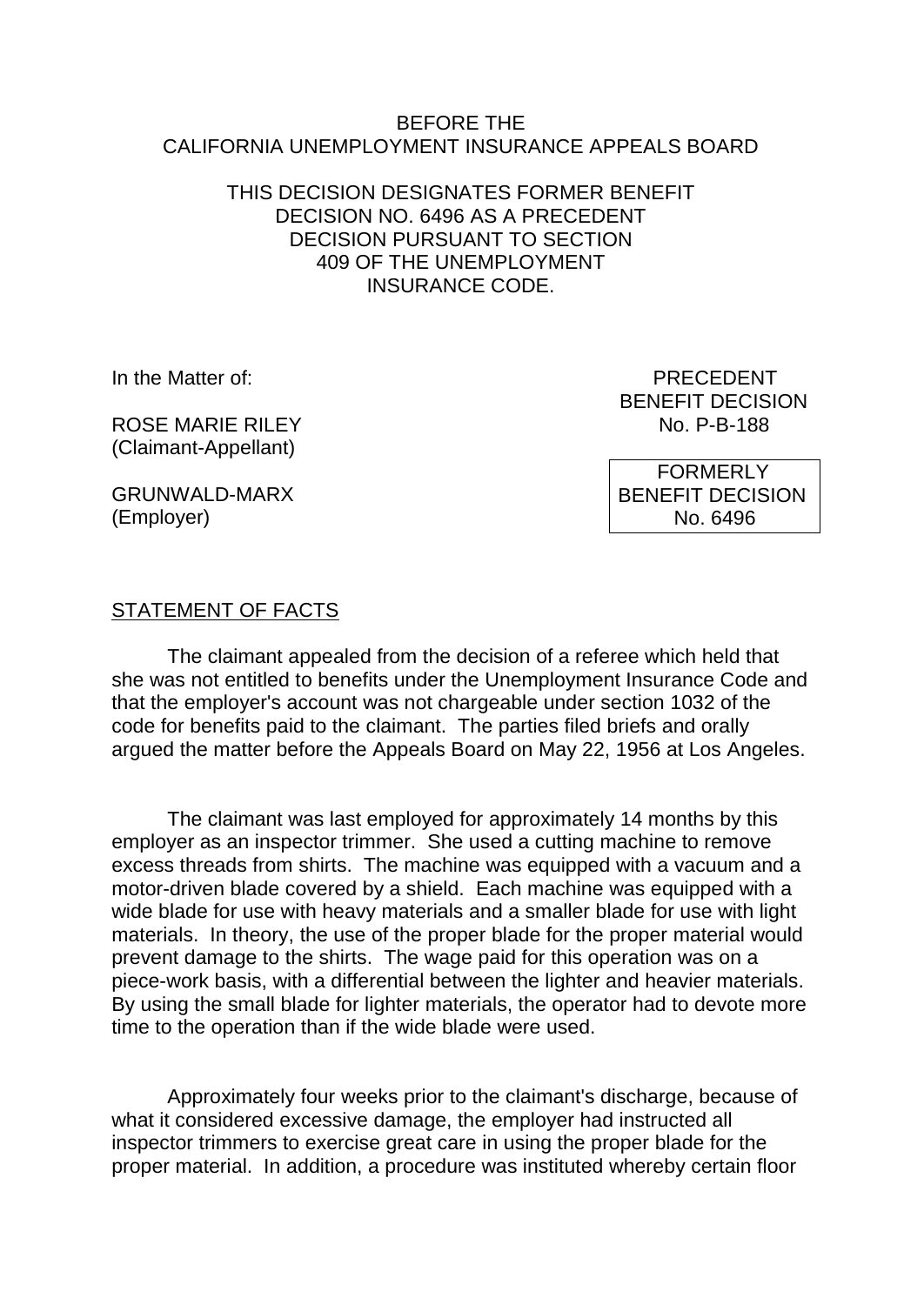girls cautioned the inspector trimmers to change the blade when there was a change of material. The employer's manager testified that, during the fourweek period, all of the inspector trimmers except the claimant had exercised care in accordance with the instructions and that damaged shirts attributable to the other employees had been reduced to a minimum while those damaged by the claimant had continued to be excessive. The employer's assistant manager testified that he had cautioned the claimant on a number of occasions when he found her using the wrong blade and that, on one occasion, he had specifically warned her that a continued failure would lead to discharge. The claimant denied that any threat of discharge had been made. The claimant also denied that the floor girl had reminded her of the need to change the blade more than once during the four-week period.

Because of her repeated failure to follow instructions, the claimant was suspended at approximately 7:45 a.m. on January 10, 1956 when she was again using the wide blade for lighter materials. It is the employer's position that the claimant's failure in this regard was wilful, as the use of the wide blade with the light materials enabled her to increase her total earnings. The claimant conceded that she hadn't always changed to the small blade but contended that such failure had resulted from forgetfulness. Following her suspension, she appealed to her union for assistance in securing reinstatement. There was a conference of the claimant and representatives of the union and the employer at which the claimant admitted her mistake and offered no explanation for her failure to use the right blade. Therefore, the employer discharged her on January 16, 1956.

The collective bargaining agreement between the claimant's union and the employer provided that no employee should be discharged without just cause and also provided for an arbitration procedure for the settlement of disputes arising thereunder. It is the position of the claimant that, although there may have been a formal discharge, since the question of her discharge is presently pending under an arbitration proceeding, she had in fact not been discharged but that, if it is held that she was discharged, it was not a discharge for misconduct.

Effective February 5, 1956, the claimant registered for work in the Long Beach office of the Department of Employment and filed an additional claim for benefits. On February 21, 1956, the department issued a determination and ruling under sections 1256 and 1030 of the code holding that the claimant had been discharged for misconduct connected with her most recent work within the meaning of those sections and that she was disqualified for benefits for five weeks commencing February 5, 1956. The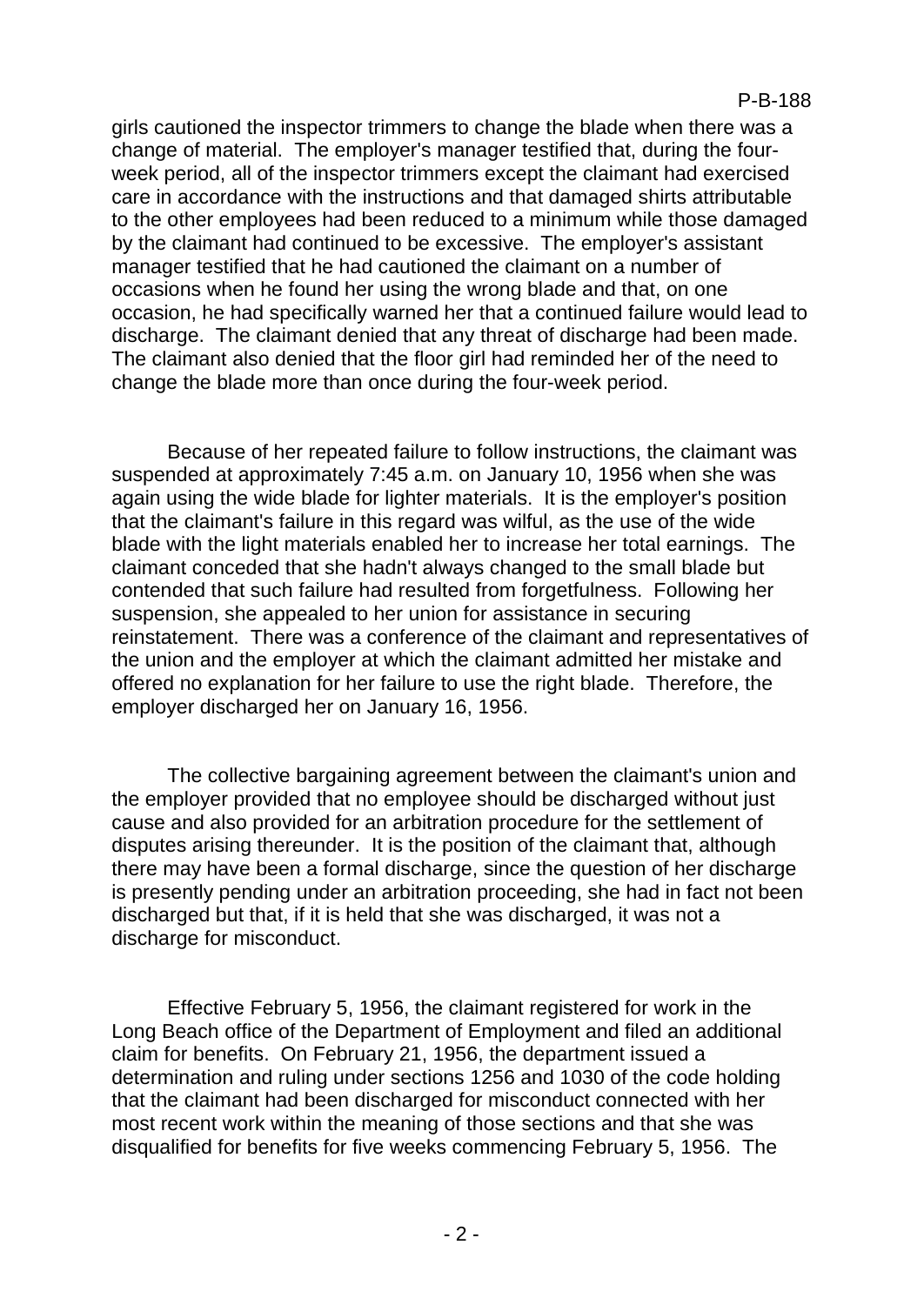department further ruled that the employer's account was not chargeable for benefits payable to the claimant.

The issues are:

1. Was the claimant discharged within the meaning of the Unemployment Insurance Code pending the settlement of her grievance through the arbitration proceeding under the collective bargaining agreement?

2. If so, was the claimant discharged for misconduct within the meaning of section 1256 of the code?

# REASONS FOR DECISION

There can be no doubt from the evidence that the claimant was unequivocally discharged on January 16, 1956 by the employer following a suspension of her services on January 10, 1956 and following her failure to offer the employer a satisfactory reason for not performing her work according to the employer's standards and having been warned that continuance of such conduct would result in her discharge (Benefit Decision No. 5421). The fact that the propriety of her discharge was the subject of arbitration under the collective bargaining agreement has no effect upon the power of this board to decide the issue of whether the claimant, in the first instance, had been discharged for misconduct connected with her work. It is immaterial that, as a result of the arbitration proceeding, the claimant may be reinstated with the employer. The function of the arbitration panel and the function of this board differ in purpose and in result. (Benefit Decisions Nos. 5768 and 5361). To adjudicate an appeal fairly and impartially, this board must make an independent evaluation of the evidence before it without regard to the outcome of the grievance procedure. Furthermore, in such evaluation, we are not controlled or influenced by the fact that a discharged employee did or did not initiate any grievance procedure under a collective bargaining agreement to bring about a reinstatement with the employer (Benefit Decision No. 5433). Any language in our prior decisions which would imply or indicate otherwise is hereby disapproved.

This case is distinguished on the facts from Benefit Decision No. 5234 in which we held that the claimants had not been discharged but had left their work because of a trade dispute.